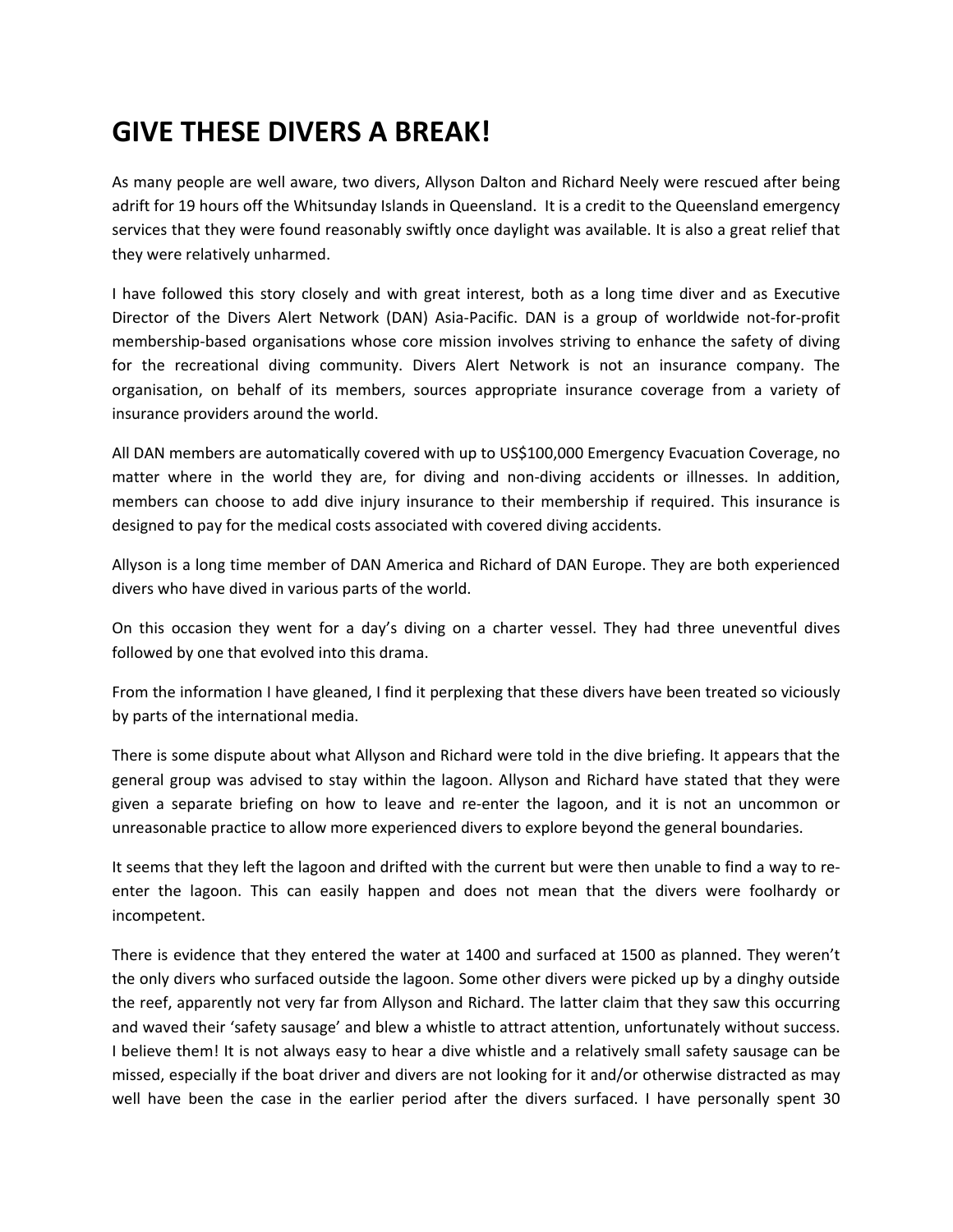minutes in a calm sea, holding a larger sausage, and watching a boat looking for me. However, they could not see me as they were looking into the sun. At least Allyson and Richard had the sense to carry a 'sausage' and whistle, something I commend. I'm sure that in future that they will be looking at better alternatives, as should other divers.

Once caught in the surface current, Allyson and Richard would have been quite swiftly swept into the distance and may well have been very difficult to see from the boat, despite being able to see the boat themselves.

There has been speculation in the media that they took drinking water with them on the dive and that they were wearing particularly thick wetsuits. It was also stated in some reports that they carried a 'shark pod', a relatively large and obvious appendage. I have heard of no evidence to support the claim of the shark pod or water. The choice of wetsuit varies between divers as some get colder than others. For divers who have been diving recently in warmer waters, such as Richard had, the Whitsunday water would be relatively cool.

Some media reports appear to suggest that these divers planned this event ‐ possibly to sell their story for a fortune if they survived! If this is the case, they are far braver than I am. What guarantees are there that you would be found alive, if at all? They faced the real possibilities of drowning, severe hypothermia and harassment by sharks, among other potential threats. If they had planned this, how would they have hidden from the boat and later aircraft? Apparently there were no rocks or reef to hide behind ‐ these divers were in open water and there is no place to hide.

It appears that the local police were not called until 1730 the evening, some 2.5 hours after these divers were due to, and did, surface. To me this is an unacceptable delay. The reasons for this delay will eventually be ascertained when the Workplace, Health and Safety investigation is completed. However, had the police received a call earlier, an aerial search may have been conducted with reasonable light conditions and the divers may have been found far earlier, and with relatively little expense.

When these divers were discharged from hospital they were suddenly faced with dealing with a very enthusiastic mob of media. No doubt they were exhausted after spending 19 hours at sea with no sleep and I suspect that they found it difficult to cope. The option they chose was to appoint a media manager to manage the situation for them. I'm sure that many of us would have done the same in that situation as it can be very stressful trying to deal with the various media requests, especially after a traumatic experience. Personally, I don't know or care if and how much they have, or will be, paid by various parties for their story. In my view, these folks have done little or nothing wrong and if they happen to gain some benefit from this unfortunate situation, then personally I believe that this is their prerogative.

There has been a lot of speculation about the costs of the search and rescue exercise and whether or not this will be covered by the divers' DAN Memberships and insurances. Richard and Allyson's DAN Memberships and insurances would cover them for all costs associated in their emergency evacuation to hospital once they were found, and the associated hospital costs. DAN has also offered to make a relatively modest contribution to the rescue organizations towards the cost of this expensive rescue. However, at this point in time we have not been billed for any substantial amount and have told that